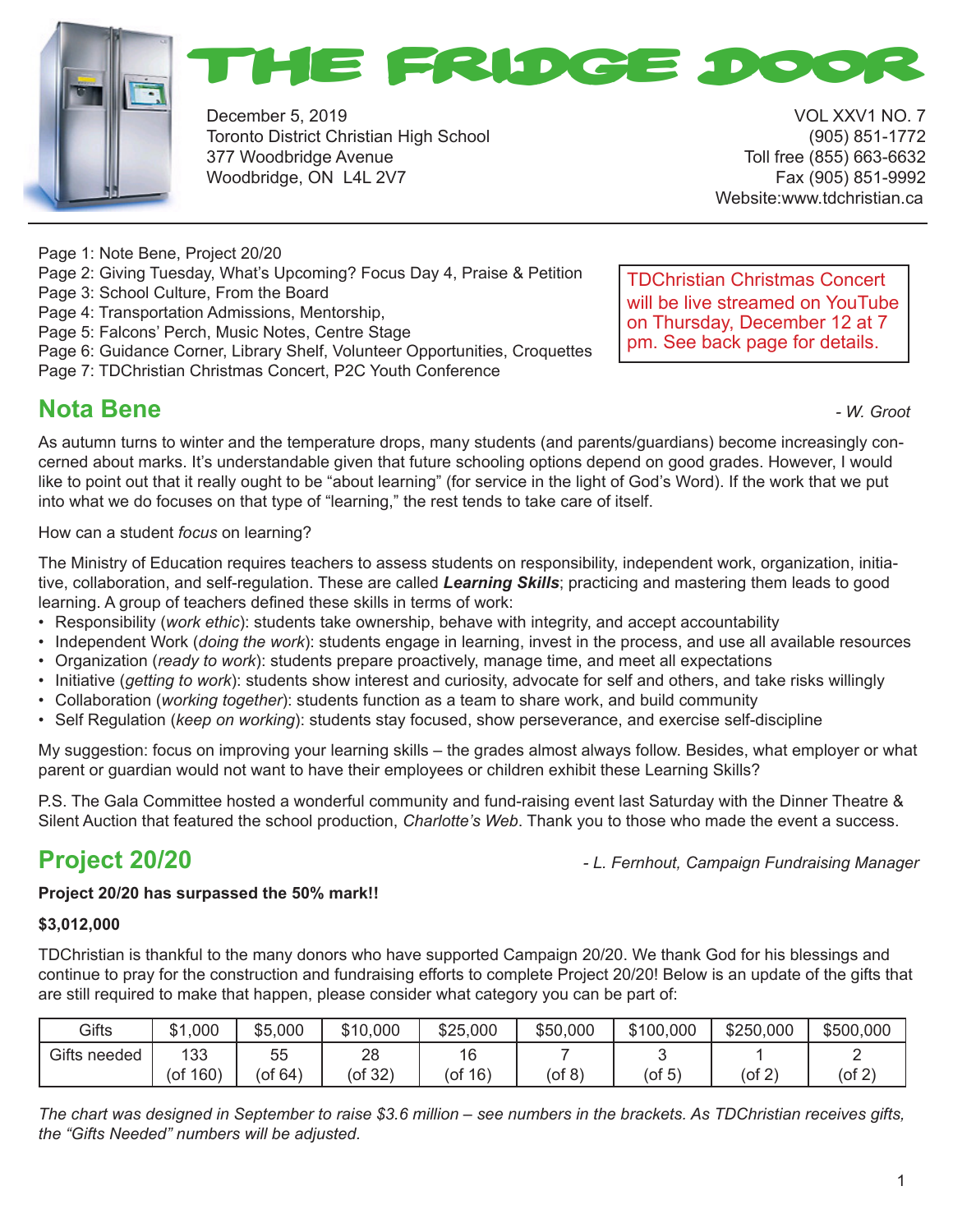# **Giving Tuesday**

Thank you to everyone who participated in 'Giving Tuesday' this week! TDChristian will potentially earn an additional \$400 from Canada Helps. Here's what we received:

| Fund                              | # of Donations | Total  |
|-----------------------------------|----------------|--------|
| Project 20/20                     | -27            | 55000  |
| Tuition Assistance (Bursary Fund) |                | \$520  |
| General                           | 26             | \$1790 |

## **What's Upcoming?**

**Coat Drive** from now until Friday, December 14. TDChristian has been asked by alumna Gloria Vandekemp to donate new or gently used coats to the Church of the Redeemer in Toronto (our Grade 11 students volunteer there twice a year). We are turning this into a friendly Homeroom Competition. We're calling it "Cram the Closet" as we'd like to fill Mr. Dykxhoorn's office from top to bottom with coats, hats, mittens and scarves. Please reach into your closets and storage boxes and send items in with your children. The homeroom who brings in the highest number of coats will be treated to a breakfast of bacon, eggs, hash browns and juice. Let's outdo ourselves and give to people who need to stay warm on our cold, Canadian winter streets.

**Presentations Day: Wednesday, December 18**. Over 30 of this semester's TDChristian classes from across the grades and curriculum will be presenting their learning on Presentations Day. We love it when parents and guardians come in and see the presentations. Volunteers enjoy, evaluate and/or provide feedback on students' presentations; it's very straight forward. No previous experience is necessary. Earn volunteer hours by volunteering for the morning, afternoon, or whole day (8:45 a.m. to 2:55 p.m.). If you are interested send an email that says "I'm Interested" to Communications Coordinator Tim Buwalda at buwalda@tdchristian.ca. He will email you with details. For an idea of what Presentations Day is like go to youtu.be/C3WgmhpS\_zo.

## **Focus Day 4: Wednesday, December 11**

Mr. Freeman's Grade 10 E-Block class will be visiting the Toronto Metro Zoo to learn about endangered species, the Species Survival Plan and to enjoy a day learning about animals from around the world. The class will leave by school bus at 9 a.m. after all the buses have arrived and it will return in time for students to take their buses home. Students need to dress for the cold weather as they will be outside half the time. Students should bring a lunch and/ or money to buy one. They should bring snacks as lunch will be at 12:30 p.m.

Mrs. Tenyenhuis' Grades 10,11 & 12 art students will be visiting the Gardiner Museum of Ceramic Art in Toronto. The school bus will leave at 9 a.m. and return in the early afternoon. Students are required to bring a sketch book, pencils and a lunch (as there will be no place or time to buy food).

Mr. Klompmaker's Grade 12 Law Class will visit the Superior Court in Toronto. Students are reminded that they will be going through extensive security. Please do not bring or wear metal items (jewellry, etc). This is an amazing trip where we will see the things we are learning about in criminal law. We will eat lunch in the cafeteria so bring a lunch along or money to purchase one.

Mr. Kim's Grade 12 Biology will be going to the Science Centre. They will leave at 9 a.m. by school bus and return around 2:30 p.m. Students may bring a packed lunch or purchase food at the cafeteria in the Science Centre.

## **Praise & Petition** *- E. Dengerink/M. Laswick*

Grade 12 and 5th year students are working on decisions for next year while managing their course load and their lives outside of school. Please remember them in your prayers.

Please pray for our international students. As we get closer to Christmas some are feeling homesick and others are trying to get used to the cold weather. May they feel the warmth of homestay families and friends!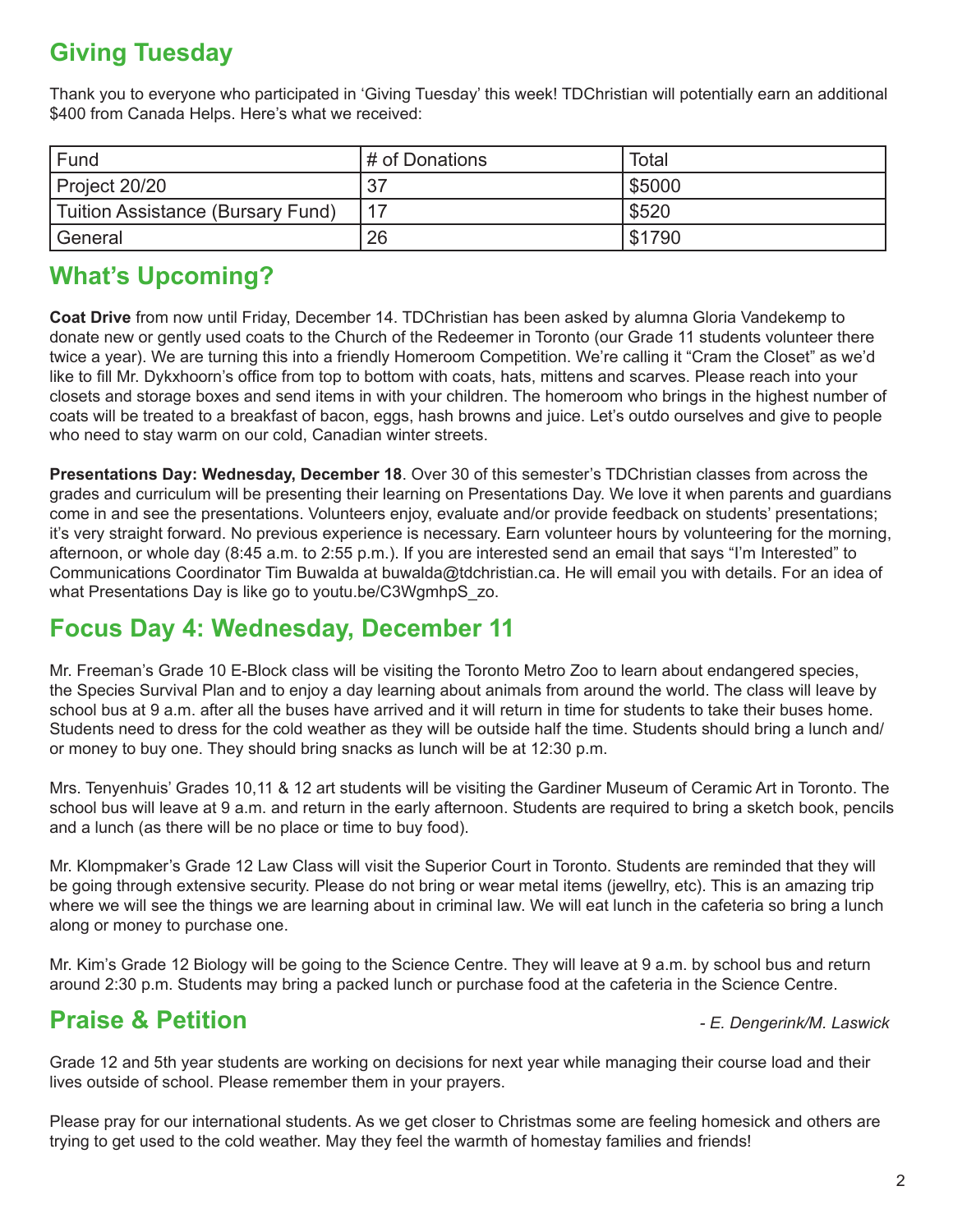# **School Culture** *- M. Heinbuch/J. Dykxhoorn*

As per the Family & Student Handbook, parents, guardians, homestay parents and students are reminded that Grade 9 students must remain on school property while they are at TDChristian. This includes before school and after school especially when students stay for homework club, sports, Christmas concerts, or other TDChristian activities. Please help us by reminding them.

Check out the following items in regards to vaping:

- Netflix: The series "Broken" produced, for its second episode, a show entitled "Big Vape" which details the U.S. vaping industry, its rise and its use of nicotine as it relates to the smoking industry. Several viewpoints are shared including people within the industry, former smokers, teens who currently vape, and health professionals.
- For a Canadian perspective, the CBC has provided numerous articles on vaping. The most recent being a series entitled "Vape Fail" which, over several articles, examines the intention and outcome of vape products.

Our assembly last week highlighted some fantastic student work.

- Grade 12 English students presented their magazine issues which, as a group, Mr. Vriend described as the best any such class has produced.
- Grade 10 Art students shared via a slideshow and commentary the work that they have been creating.
- The Senior Show Period class performed a short scene of this years production, *Charlotte's Web*.
- "Front of the Line", a student-led grade competition was won by grade 11 students Leah VanZeumeren and Ben Lewis. Students from the winning grade get to jump to the "Front of line" on the next chicken burger day in the cafeteria at lunch.

**Do you have School Spirit?** We want to bring some community and excitement to the TDChristian Halls and classrooms. Spirit Week is Monday, December 16 to Friday, December 20. There will be a theme for each day. Dig into your closets and dresser drawers and get your themed clothing ready. Monday: PJ Day, Tuesday: "Twin" Day, Wednesday: Plaid Day (we know it is Presentations Day but students can change if they have too), Thursday: Ugly Christmas Sweater Day, Friday: Team Jersey/Gear Day (Hats included as it is the last school day of December).

#### **From the Board** *From the Board Peggy Raspa, Board Secretary*

Hello from the TDChristian Board! Our heartfelt thanks to everyone who joined us at the Fall Membership meeting on November 19. It was a wonderful evening where we celebrated milestones, learned more about experiential learning, and discussed new ideas and possible new directions for 'chapters.' If you were unable to join us, the evening was live-streamed. A record of it can be viewed at youtube.com/watch?v=n1a\_YfByA6E.

As part of the evening, after a brief history on 'chapters' and an introduction to TDChristian Community Hubs by Board Member Liz Blauwendraat, each table group was given time to gather, share and submit its thoughts using the following talking points:

- 1. Share the three most important aspects of what the TDChristian Community Hubs should encompass along with reasons.
- 2. Is a TDChristian Hub something of which you would want to be a part?
- 3. Is the TDChristian Hub "host family" a role in which you would be interested?

The overall feedback from those gathered was very positive! The top four reasons to move forward with TDChristian Hubs were:

- Foster a regional (local) TDChristian community based on where people live.
- Create better opportunities for car pooling.
- Provide support and personal contact to TDChristian families.
- Provide new family orientation support.

Over the next few months the Board will glean from your feedback and work at providing greater clarification on what TDChristian Hubs are and what they do. Our aim is to work towards creating Hubs that truly enfold, engage and empower TDChristian families to better help students learn for service in the light of God's Word.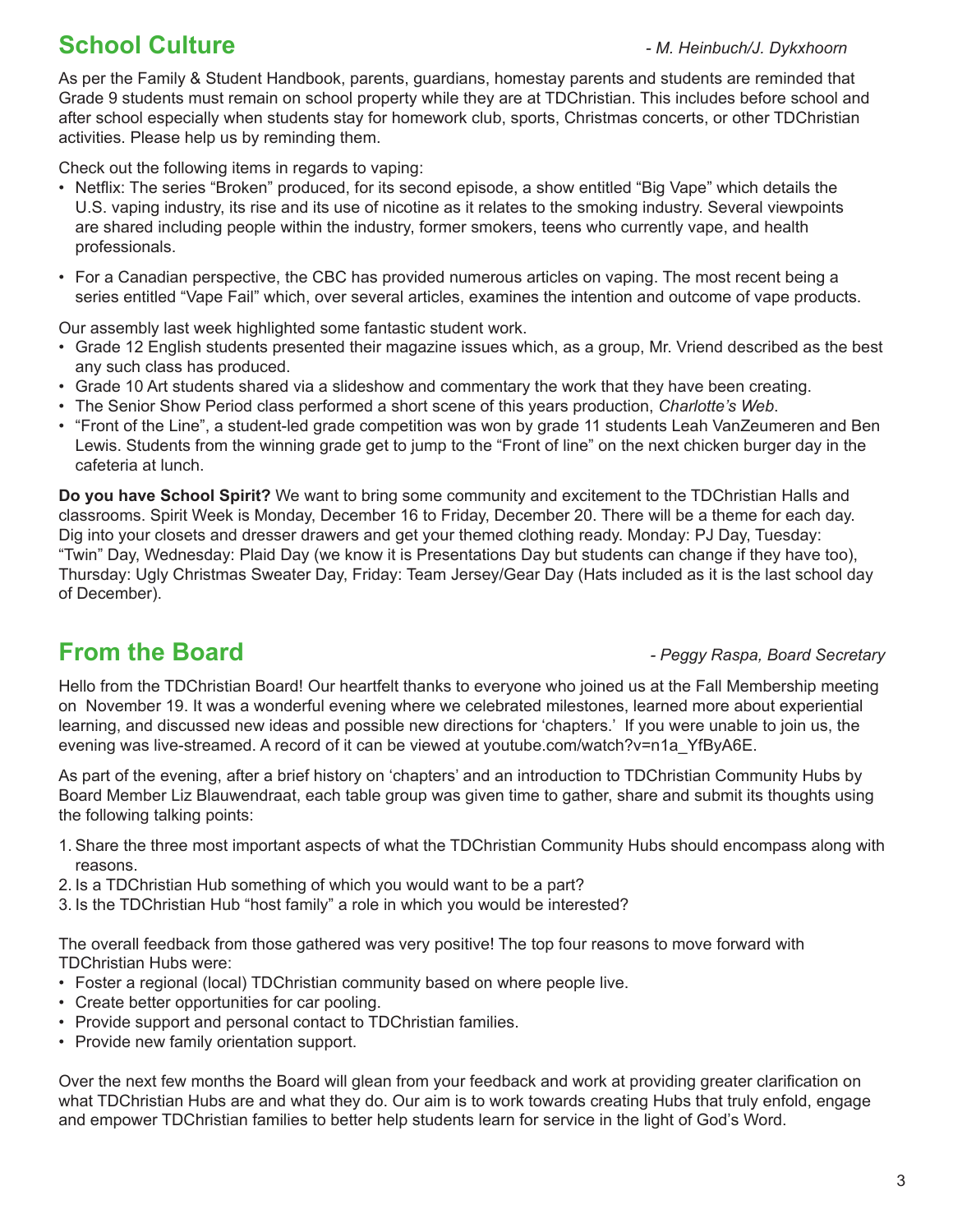## **Transportation** *- J. Dykxhoorn*

**School Closure:** The decision to cancel school is usually made between 6 and 6:15 a.m. A snow day notice is posted on the website and the automated text/call system is initiated so that families receive notifications via a text (cell phone) or a voice message (landline). If in doubt about a school closure, check the website, do not call the school. Please do not reply to the automated text as this incurs an extra charge to the school.

Because TDChristian buses come from many different areas the weather can be wildly different. Some areas may receive several centimetres of snow while other areas may receive little or none. In order to determine if is safe for students to come to school, we look at and consider the following:

- 1. Accumulation in Caledon and Newmarket/Bradford, the locations of our two Parkview hubs. If driving conditions near either hub are unsafe, school is cancelled as having half the student body missing is counterproductive.
- 2. Accumulation in Woodbridge which makes getting to the school difficult or unsafe.
- 3. Decisions made by the Peel, Toronto, Caledon, Halton, and York school boards. If two of the school boards close or Peel or York do, there is strong chance we will.
- 4. Timing of the weather affecting the commute to or from school due to road conditions or poor visibility.
- 5. The amount of predicted or actual precipitation; a few centimeters on the ground usually does not in itself mean the school will close.
- 6. The type of precipitation: freezing rain, blizzard, fluffy snow.
- 7. Temperature: extreme cold weather alerts in combination with poor road conditions may mean that waiting at some of our stops is not safe.

Occasionally buses are late to school. If it is a particularly slow morning and several buses are late, the start of the school day and length of classes are altered to minimize the number of students who will be late to class.

Sometimes, due to weather alerts, we may decide to end school early in order for buses to get ahead of the potential traffic chaos.

Ultimately, if buses are running and the weather is bad in your area, we trust you, as parents or guardians, to decide whether or not to send your children to school. In those cases, students should access Edsby (check the feed, message the teacher or a classmate) to stay abreast of school work.

Teachers will post work for each of their classes for any further school closures this semester and starting with the second one in second semester.

## **Admissions** *- P. Schuurman*

#### **Winter Open House and Celebration of Learning**

Mark Thursday January 9 on your calendars for our Winter Open House beginning at 6:30 p.m. This event is for current and prospective families. We would love to see YOU there!

For current families, it is an opportunity to see and celebrate the work of our students (while earning volunteer hours). See and hear their learning, whether it is on display in the commons, the classroom, or during one of the four Presentations times.

For prospective families and guests, it is a wonderful opportunity to see and hear some of the learning that happens in our building - to possibly imagine their children at TDChristian. As they meet and interact with our students and passionate and qualified staff, they will get a sense of why Christian education is invaluable. They can also find out about our academics, transportation, fees, and perspective.

Please RSVP so that we know you are coming or to find out more by e-mailing schuurman@tdchristian.ca.

## **Mentorship (for Grade 11 students)** *CD STAGE 20 AM 2 STAGE 20 AM 2 STAGE 3 AM 2 STAGE 20 AM 2 STAGE 3 AM 2 STAGE 3 AM 2 STAGE 3 AM 2 STAGE 3 AM 2 STAGE 3 AM 2 STAGE 3 AM 2 STAGE 3 AM 2 STAGE 3 AM 2 STAGE 3 AM 2 STAGE 3*

The first semester dates for Mentorship have passed. However, if students are still working out the details of the project, they may hand in work as it gets finished. Please continue to communicate with Mr. Van Eerden while working through the process. The official dates for doing the Mentorship are January 22 to 28, though students may make other arrangements. Presentations will happen early in second semester and be applied as a percentage of the mark for each of the student's second semester classes.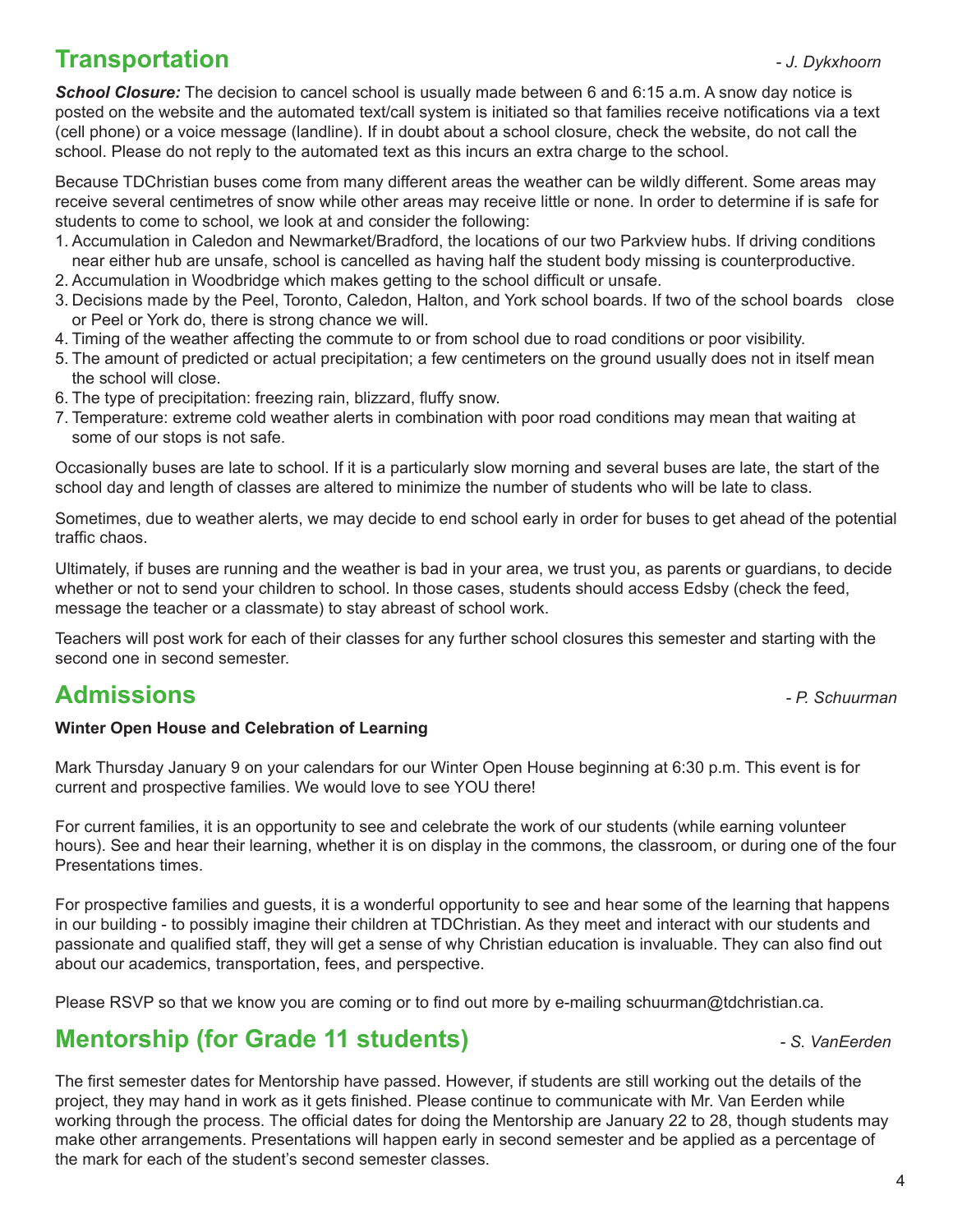## **Falcons' Perch** *- C. Hoving*

The Senior Boys volleyball team had a great finish to its season at OFSAA two weekends ago. The team played some great volleyball and ended up finishing fourth taking the eventual champions from Smithville Christian to a fifth set in a great semi-final match. Thank you to Ms. Dibbits and Ms. Weening for coaching and to Mr. Dykxhoorn for his work at OFSAA.

Junior Boys Basketball have begun its season, playing three league games. Although winless in YRAA play, the team is improving. It had a great weekend tournament at Brampton Christian School winning two of three games.

The Senior Boys Basketball team has lost its first two YRAA games. It continues its season with a game this evening against St. Joan of Arc CHS. The team is also participating in the Senior Tournament at Brampton Christian School this weekend.

Junior Girls Volleyball has wrapped up its tryouts and begun its practices. League play is during February. The girls will enter tournaments beginning next week at Stephen Lewis HS.

Senior Girls Volleyball has had a strong start to its season, sitting at four wins and no losses. The girls hosted the TDChristian Invitational this past Friday, advancing to the semi finals before losing to the eventual champions from Thornlea HS. The girls are in a tournament on Friday at St. Jean de Brebeuf.

## **Music Notes** *- K. Hayward*

The TDChristian Music Department will present its annual Christmas concert on December 12 at 7 p.m. It will feature *Ascension*, the Concert Band, the Choir, the Jazz Band, soloists and the Grade 9 Music classes. At the conclusion of the concert, everyone will have the opportunity to enjoy some Christmas treats especially prepared for the occasion.

| Sound Check Schedule: | 3:10 Jazz band    | 3:30 Soloists     | 3:50 Ascension |
|-----------------------|-------------------|-------------------|----------------|
|                       | 5:00 Grade 9 Band | 5:30 Concert band | 6:00 Choir     |

Students participating in the concert (especially those in Grade 9) who are staying after school may purchase a pizza dinner provided for a nominal fee. Further details will be provided as we get closer to the event.

Students taking Grade 9 Music will perform that night. Dress for the concert is formal/dressy attire: black skirts or pants (no leggings, jeggings or yoga pants), black tops, and black shoes. Tops must have sleeves.

Concert Band students will have their performance evaluations on the Tuesday and Thursday following the concert. Details will be posted on Edsby.

Please email any questions about the music program to Mr. Hayward at hayward@tdhristian.ca.

# **Centre Stage** *Centre Stage PR. Peters*

Our school show season wrapped up today with our final performance of "Charlotte's Web" for the entire student body of John Knox Christian School, Brampton. Yesterday, we had the pleasure of performing for almost 100 Holland Christian Homes seniors and about 120 elementary schools students from Halton Hills Christian School and Timothy Christian School, Rexdale, in the same performance ... pure joy!

On the improv front, the Canadian Improv Games season officially begins this Friday with our "X-Week" performance at Iona Secondary in Mississauga. If you have never seen a Canadian Improv Games show and are curious, we'd love for you to join us, and cheer on this year's team. Tickets are available at facebook.com/ events/2382106528585085/

If you love improv, then DO NOT miss Thursday, December 19 at 7 pm. TDChristian will host our second annual "Christmas Invitational," with this year's theme of "A Hallmark Christmas!" We have FIVE Canadian Improv Games senior teams and two junior teams thrilled to perform for YOU! See our Black Box Theatre packed to the rafters with improv insanity! Tickets are only \$5. All proceeds go to our improv team as we aim to maintain our title as the top team in all of the Toronto Region (a feat only achieved twice in its history!).

Mr. Peters only has three "Must See" shows in the improv season: "The FireHall Show," "The Toronto Regional CIG Finals" and the "Christmas Invitational." See you there!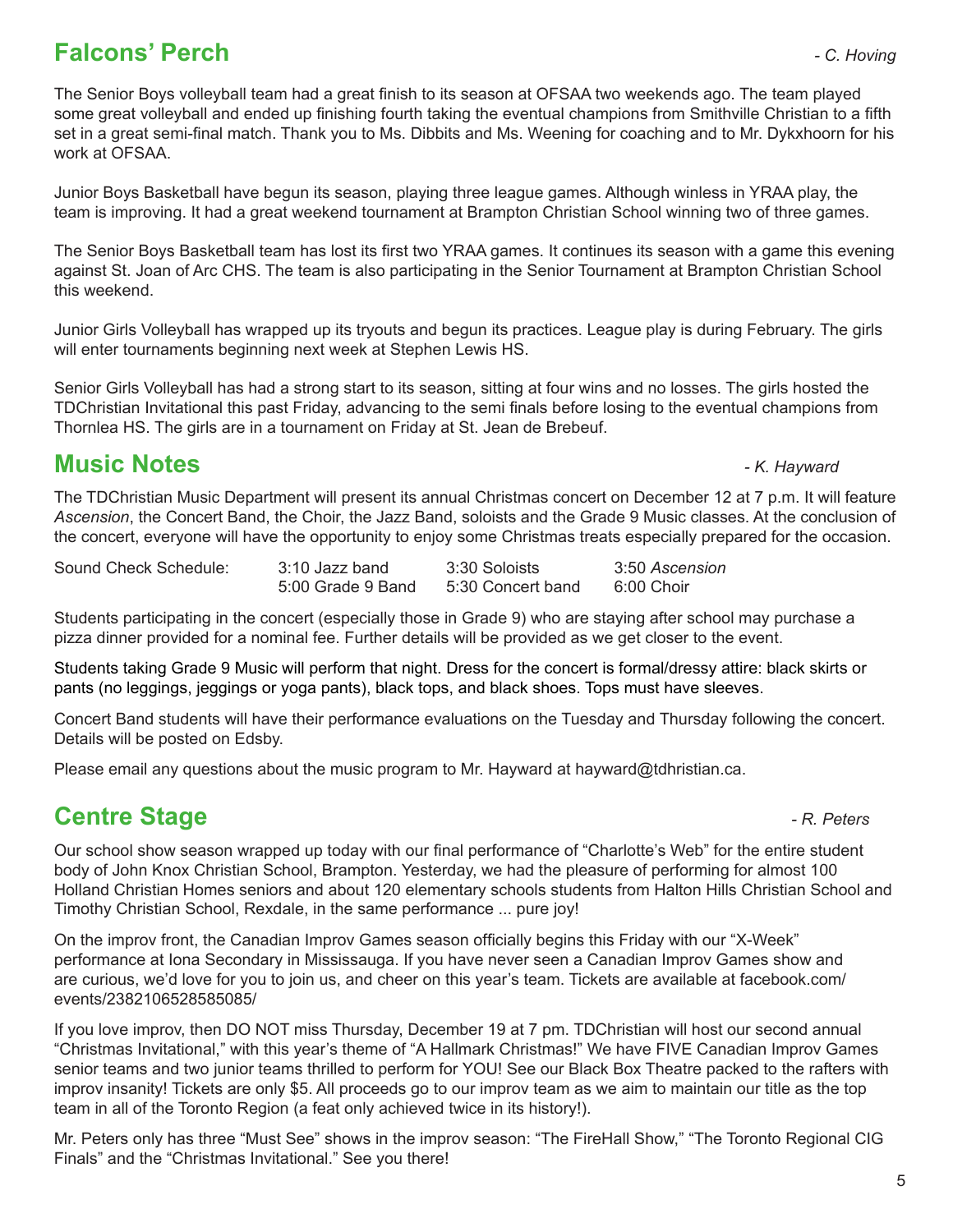# **Guidance Corner** *- E. Dengerink*

Grade 12 Students are encouraged to apply for university and college before the end of the Christmas break. Students who need assistance/have questions regarding the applications should speak with their guidance counsellor.

Students applying to post-secondary programs that need a portfolio should check the websites carefully for portfolio deadlines so they are not taken by surprise.

Students applying to Christian universities or university or colleges outside of Ontario must let their guidance counsellor know. Transcripts will have to be e-mailed or mailed directly to those schools.

#### **Scholarships**

**Applying to Redeemer?** Students who do before December 15 will get a \$250 textbook credit for the 2020-21 school year. They apply directly to apply.redeemer.ca/apply/

**Presidential and Chancellor Scholarships**: Student should check the University they are considering applying to for information on their Presidential and Chancellor Scholarships! Each university has scholarships unique to their school and to specific programs.

#### **Community Service Hours**

Christmas break is a good time to get some community service hours done. Students need to get their forms signed and then hand them in to Marg in the office. The Splash! Page has all the guidelines and forms. Students should keep track of their hours on myBlueprint in the High School section.

#### **Summer Opportunities**

- If you are in Grade 11 or 12, consider taking **EXPLORE**. This five-week intensive immersion program is adapted to all skill levels. It is an opportunity to travel, learn and practise French while discovering a new culture. The \$2,200 bursary (available to all applicants) pays for most of the cost. You could also apply to **Languages at Work**, which provides opportunities to work in a host community following the Explore program. Websites to check are myexplore.ca and languagesatwork.ca/en
- **• YOUTH EXPLORE** is a three-week intensive French-immersion program that is offered during the summer for people with any skill level in French. Explore (ages 13 to 15) participants are awarded a place and funding which covers tuition fees for the course, instructional materials, meals, and accommodation. Participants will discover another region of Canada while learning French in classes adapted to their language level. Check myexplore.ca for more information.
- **• SUMMER SCHOOL ABROAD**: Thinking of going abroad this summer and earning a course credit at the same time? Check out Blyth Academy International Summer Programs at BlythSummers.ca. or MEI International Academy at meiacademy.com.

## **Library Shelf** *Contract Contract Contract Contract Contract Contract Contract Contract Contract Contract Contract Contract Contract Contract Contract Contract Contract Contract Contract Contract Contract Contract Contra*

TDChristian's Book Club will be meeting once more before the Christmas break. The next book on our list is The Mosaic by Nina Berkhout. Main character, Twyla, grows up in Halo, Montana, close to an air force base. She wants to leave town after graduation, but must first fulfill her 40 hours of community service. She is assigned to help Gabriel Finch, a veteran of two tours of duty as a Marine in the Middle East. Gabriel lives on his parents' farm and spends hours working in a decommissioned nuclear missile silo on the property. At first she believes he is a "Doomsday prepper," but then finds out that he is creating art on the walls as a way to deal with his PTSD.

## **Volunteer Opportunities**

Looking to help students effectively demonstrate and explain their learning while earning volunteer hours at the same time? Contact Ms. Contos at contos@tdchristian.ca in the Resource Department. We are looking for parents and/or guardians to act as scribes (writers) for different students completing their Final Evaluations on January 17 and 21. In your email, please refer to the days and times that you are available (time slot #1 from 8:45 a.m. to 11:50 p.m., time slot #2 from 11:45 p.m. to 2:55 p.m.) Additionally, we need scribes for January 20 from 9 a.m. to 1 p.m.

#### **Croquette Fundraiser**

If you would like croquettes for the holidays, please email marg@tdchristian.ca and place your order. They are going fast. A box of 36, precooked beef costs \$45. All proceeds go to support our friends in Belize.